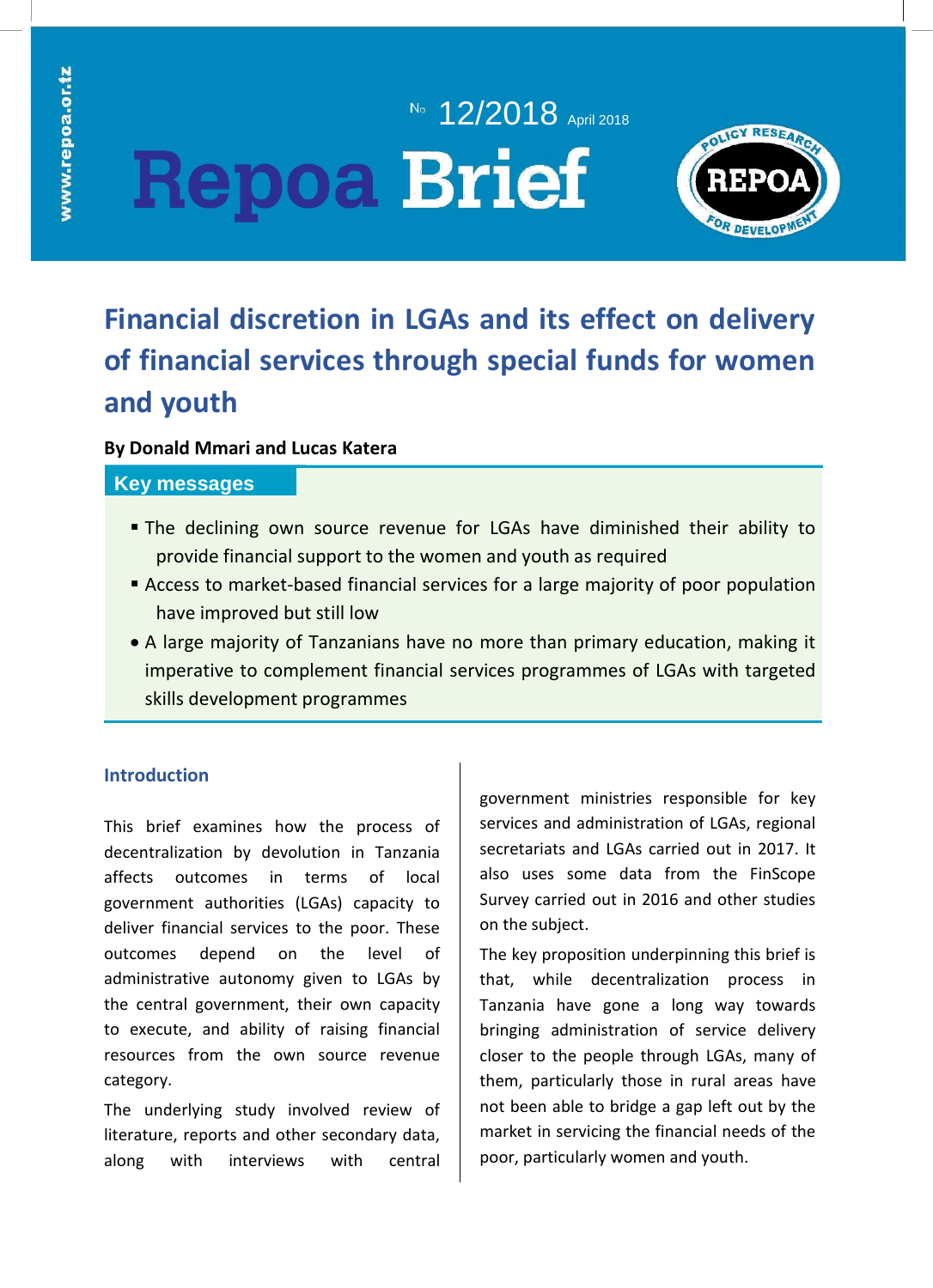#### **Findings**

The limited financial discretion for LGAs have diminished their ability to provide financial support to the women and youth while the central government through the Ministry of Finance and Planning continues to support economic empowerment initiatives through a variety of targeted funds, the LGA levels supports economic empowerment through two funds under their discretion: The Women Development Fund (WDF) and the Youth Development Fund (YDF). The local authorities are required to contribute 10% in total of their own sources revenue (OSR) towards these two Funds in equal proportions. The Funds outlay is in form of loans to the respective women and youth groups. Hence the borrowing and repayment is through the SACCOS. The management of these Funds at LGAs is entrusted to the Community Development Department in the Council.

Each year the Council must budget for these Funds, and these have to be approved through the normal processes of budgeting at the council, through the ministry responsible for finance, and by the Parliament. The budget is included in the Council's Medium-Term Expenditure Framework (MTEF) and each council has been given budget line item codes by the ministry. In practice, however, the planned targets are not generally met, as the actual allocations depends on the amount of revenues collected from OSR, which have shown a declining trend in recent years. The decline of revenues from own sources started to be a serious problem from the mid-2000s when the government abolished the so called "nuisance taxes", including the development levy which was a main source for the councils, especially those in rural areas. The problem has been exacerbated by the recent abolition of other levies, and the shift of the collection of taxes from the local to central government. This has also reduced own source revenue for urban councils. In addition, the community development department does not receive sufficient budget to execute its functions, including monitoring of group activities, following on repayments and providing advisory support.

# **Access to market-based financial services for a large majority of poor population have improved but still low.**

From the perspectives of most financial service providers, asset ownership is key to accessing credits. The FinScope Survey of Tanzania 2017 conducted by FSDT showed that 37% of Tanzanian adults own the land they live on as sole owners. The difference between men and women is, however, significant. Whereas half of Tanzanian men are sole owners of the piece of land they live on, it is only true to less than a third of Tanzanian women. A further challenge is the lack of documentary proof of ownership, as only 10% of adult Tanzanians reported having any documentation and only 3% have title deeds. While the broader reach of financial services has led to increased financial inclusion in recent years due to ongoing innovations and partnerships between financial services and mobile phone service providers, access to credit for productive uses has remained limited. The FinScope Tanzania 2017 shows that 86% of Tanzanian adults have a financial access point within 5 km radius.

In terms of credit access, most Tanzanians still borrow for smoothing consumption rather than for investment in productive capacities. FinScope finds that of the 44% of adults who reported to have borrowed over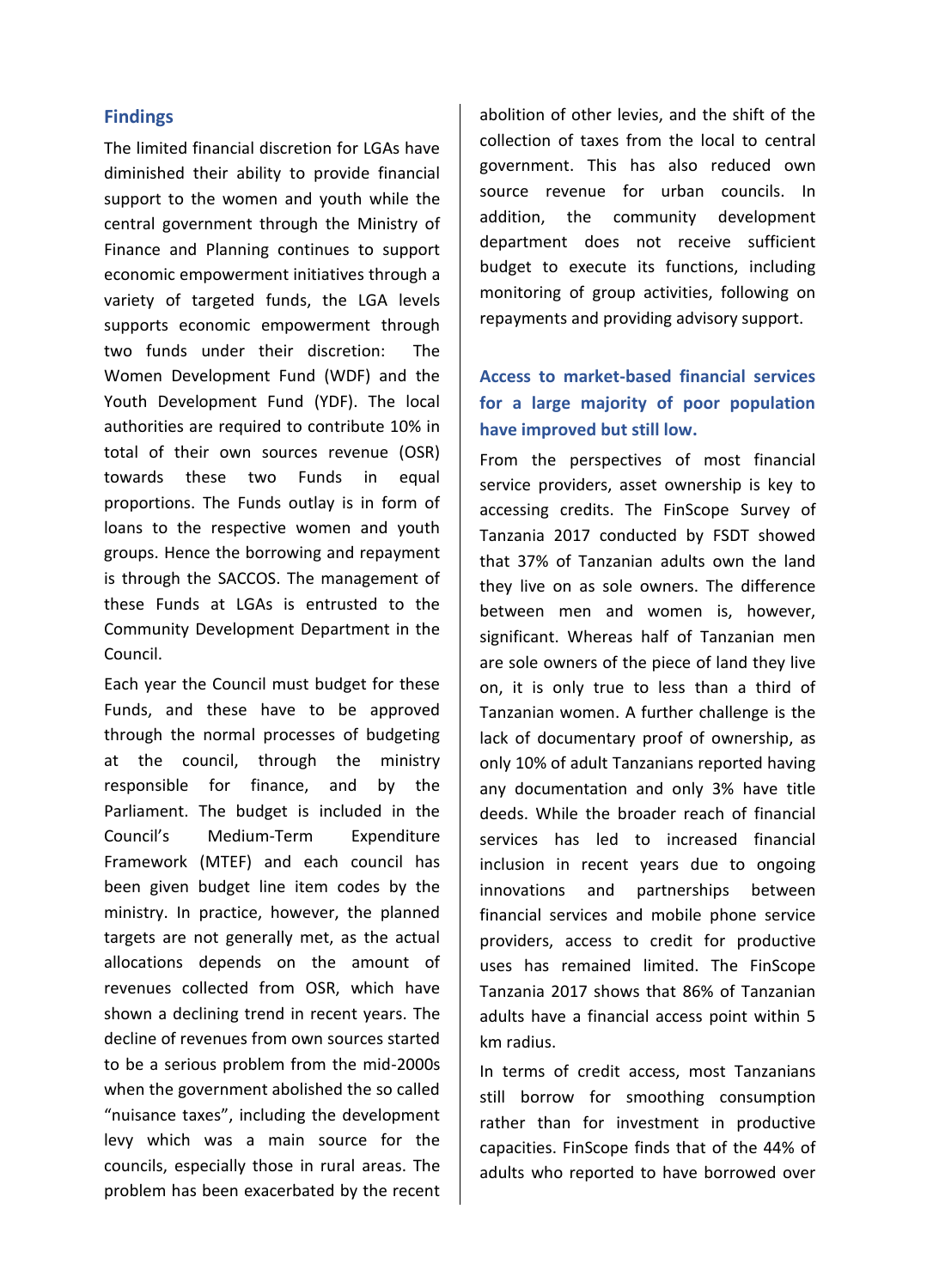the last 12 months, 74% borrowed for smoothing cashflows, and only 26% borrowed for productive investment and asset building. In addition, borrowing from the banks and other formal financial institutions is still very limited. 69% of borrowers obtained credit from family and friends, 14% from saving groups, 4% from mobile money.

These findings suggest that, public resources in the form of revolving funds is still a necessary avenue for supporting women and youth economic activities, particularly in rural areas where market based financial services are limited and often focused on consumption smoothening. The declining OSR and the dependence on central government grants by LGAs is likely to limit their capacity to support these programmes that are necessary in addressing the gap left by market failure.

**A large majority of Tanzanians have no more than primary education, making it imperative to complement financial services programmes of LGAs with targeted skills development programmes.** 

Recent surveys show that a large majority of Tanzanians have hardly more than primary education. The Household Budget Survey, 2012 shows that 19% of Tanzanian have no formal education at all. The corresponding figure for the Integrated Labour Force Survey (ILFS) of 2014 is 17%, which is a marginal improvement from that of HBS, 2012. These two surveys show 78% of all Tanzanians have no more than primary education. Even the more recent survey, FinScope 2017 do not show any improvements from the previous two surveys: 8 in every 10 people have no more than primary education.

A further challenge is related to poverty. Whereas the HBS 2012 reports poverty at 28%, FinScope survey of 2017 shows that 58% fall in the lowest two quintiles, majority of them being in the rural areas. These findings have two implications related to the WDF and YDF at LGAs. First, providing the funds to the target groups requires complementary support for skills development in managing both the funds and the projects to ensure better outcomes. Second, community development officers at LGAs needs closer supervision of the women and youth groups to ensure productive use of credits and to guarantee repayment, otherwise most of the funds are likely to be directed in consumption smoothening and less to income generating activities.

However, findings from the study indicates that many LGAs are unable to monitor these groups on a regular basis mainly due to financial and human resource constraints.

#### **Conclusion and recommendations**

This brief has identified several factors limiting women and youth to accessing local government funds for undertaking productive investments. We observe that, LGAs have limited funding from their own source revenue category to enable then to cover operational costs and contribute to youth and women fund. Low education levels and higher poverty rates also presents major challenges on entrepreneurial skills but also on the likelihood of using borrowed funds for consumption smoothing than productive investment.

To address these challenges, investment in developing entrepreneurial skills for the youth and women groups at local level is important. This requires efforts to strengthen community development offices in LGAs by